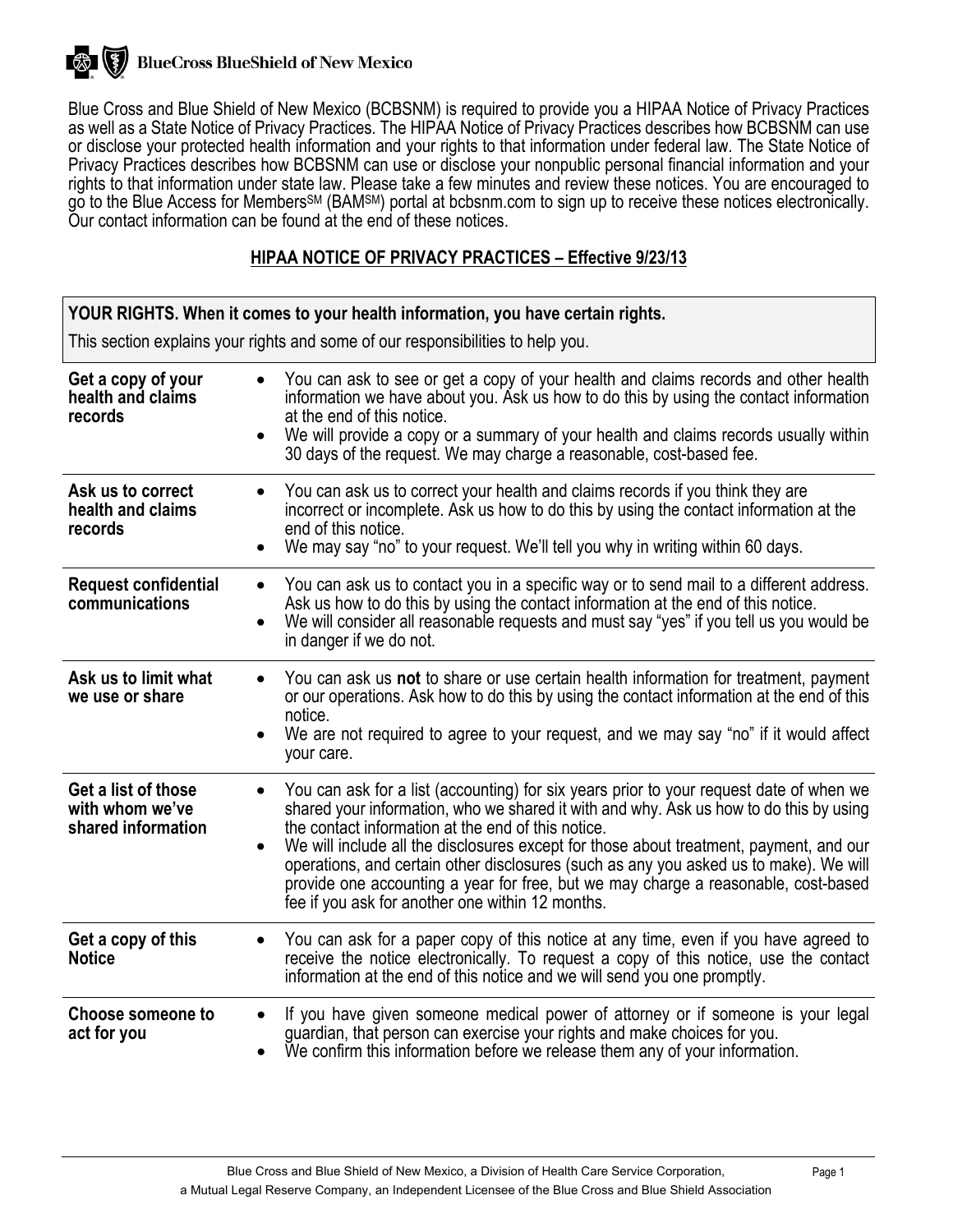| File a complaint if<br>you feel your rights<br>are violated                | $\bullet$ | You can complain if you feel we have violated your privacy rights by using the contact<br>information at the end of this notice.<br>You can also file a complaint with the U.S. Department of Health and Human Services<br>Office for Civil Rights by calling 1-877-696-6775; or<br>by<br>visiting<br>www.hhs.gov/ocr/privacy/hipaa/complaints/ or by sending a letter to them at:<br>200 Independence Ave., SW, Washington, D.C. 20201.<br>• We will not retaliate against you for filing a complaint. |
|----------------------------------------------------------------------------|-----------|---------------------------------------------------------------------------------------------------------------------------------------------------------------------------------------------------------------------------------------------------------------------------------------------------------------------------------------------------------------------------------------------------------------------------------------------------------------------------------------------------------|
|                                                                            |           | YOUR CHOICES. For certain health information, you can tell us your choices about what we share.                                                                                                                                                                                                                                                                                                                                                                                                         |
|                                                                            |           | If you have a clear preference on how you want us to share your information in the situations described<br>below, tell us and we will follow your instructions. Use the contact information at the end of this notice.                                                                                                                                                                                                                                                                                  |
| In these cases, you<br>have both the right<br>and choice to tell<br>us to: |           | Share information with your family, close friends, or others involved in payment for your<br>care<br>Share information in a disaster or relief situation<br>Contact you for fundraising efforts                                                                                                                                                                                                                                                                                                         |
|                                                                            |           | If there is a reason you can't tell us who we can share information with, we may share it if we believe it is in your best<br>interest to do so. We may also share information to lessen a serious or imminent threat to health or safety.                                                                                                                                                                                                                                                              |
| We never share your                                                        |           | Marketing purposes                                                                                                                                                                                                                                                                                                                                                                                                                                                                                      |

| We never share your<br>information in these<br>situations unless you<br>give us written<br>permission |  | Marketing purposes<br>Sale of your information |
|-------------------------------------------------------------------------------------------------------|--|------------------------------------------------|
|-------------------------------------------------------------------------------------------------------|--|------------------------------------------------|

**BlueCross BlueShield of New Mexico** 

【象】

**OUR USES AND DISCLOSURES. How do we use or share your health information?**

We typically use or share your health information in the following ways.

| Help manage the<br>health care treatment<br>you receive | $\bullet$ | We can use your health information and share it with professionals who are treating<br>vou.<br>Example: A doctor sends us information about your diagnosis and treatment plan so we<br>can arrange additional services. |
|---------------------------------------------------------|-----------|-------------------------------------------------------------------------------------------------------------------------------------------------------------------------------------------------------------------------|
| Run our organization                                    | $\bullet$ | We can use and disclose your information to run our organization and contact you when<br>necessary.<br>Example: We use health information to develop better services for you.                                           |

*We can't use any genetic information to decide whether we will give you coverage except for long-term care plans.* 

| Pay for your health<br><b>Services</b> | $\bullet$ | We can use and disclose your health information since we pay for your health services.<br>Example: We share information about you with your dental plan to coordinate<br>payment for your dental work.                                                          |
|----------------------------------------|-----------|-----------------------------------------------------------------------------------------------------------------------------------------------------------------------------------------------------------------------------------------------------------------|
| Administer your plan                   |           | • We may disclose your health information to your health plan sponsor for plan<br>administration purposes.<br>Example: If your company contracts with us to provide a health plan, we may provide<br>them certain statistics to explain the premiums we charge. |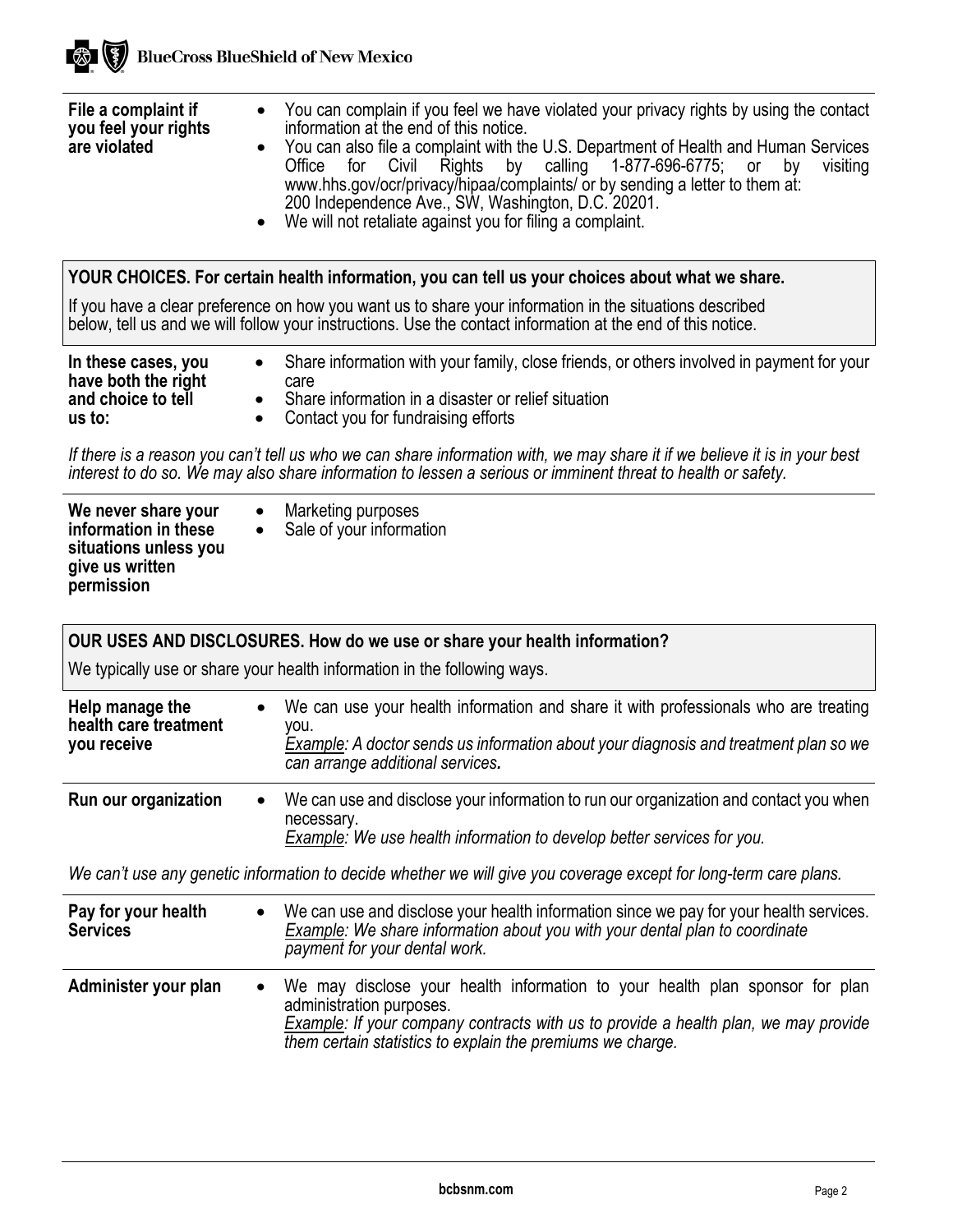

### **How else can we use or share your health information?**

We are allowed or required to share your information in other ways, usually in ways that contribute to the public good, such as public health and research. We have to meet many conditions in the law before we can share your information for these purposes. For more information go to: www.hhs.gov/ocr/privacy/hipaa/understanding/consumers/index.html

**Help with public health and safety issues** We can share your health information for certain situations such as: **–** Preventing disease **–** Helping with product recalls **–** Reporting adverse reactions to medications **–** Reporting suspected abuse, neglect or domestic violence **–** Preventing or reducing a serious threat to anyone's health or safety **Do research • We can use or share your information for health research. Comply with the law** • We will share information about you when state or federal law requires it, including the Department of Health and Human Services if they want to determine that we are complying with federal privacy laws. **Respond to organ/tissue donation requests and work with certain professionals** • We can share health information about you with an organ procurement organization. We can share information with a medical examiner, coroner or funeral director. **Address workers compensation, law enforcement, and Other government requests** We can use or share health information about you:<br>- For workers compensation claims<br>- For law enforcement purposes or with a law enforcement official<br>- With health oversight agencies for activities authorized by law **–** For special government functions such as military, national security, and presidential protective services or with prisons regarding inmates. **Respond to lawsuits And legal actions** • We can share health information about you in response to an administrative or court order, or in response to a subpoena. **Certain health information** State law may provide additional protection on some specific medical conditions or health information. For example, these laws may prohibit us from disclosing or using information related to HIV/AIDS, mental health, alcohol or substance abuse and genetic information without your authorization. In these situations, we will follow the requirements of the state law.

#### **OUR RESPONSIBILITIES. When it comes to your information, we have certain responsibilities.**

- We are required by law to maintain the privacy and security of your protected health information.
- We will let you know promptly if a breach occurs that compromises the privacy or security of your information.
- We must follow the duties and privacy practices described in this notice and give you a copy of it.
- We will not use or share your information other than as described here unless you tell us we can in writing.

You may change your mind at any time. Let us know in writing if you change your mind.

Additional information about your Privacy Rights can be found @ https://www.hhs.gov/hipaa/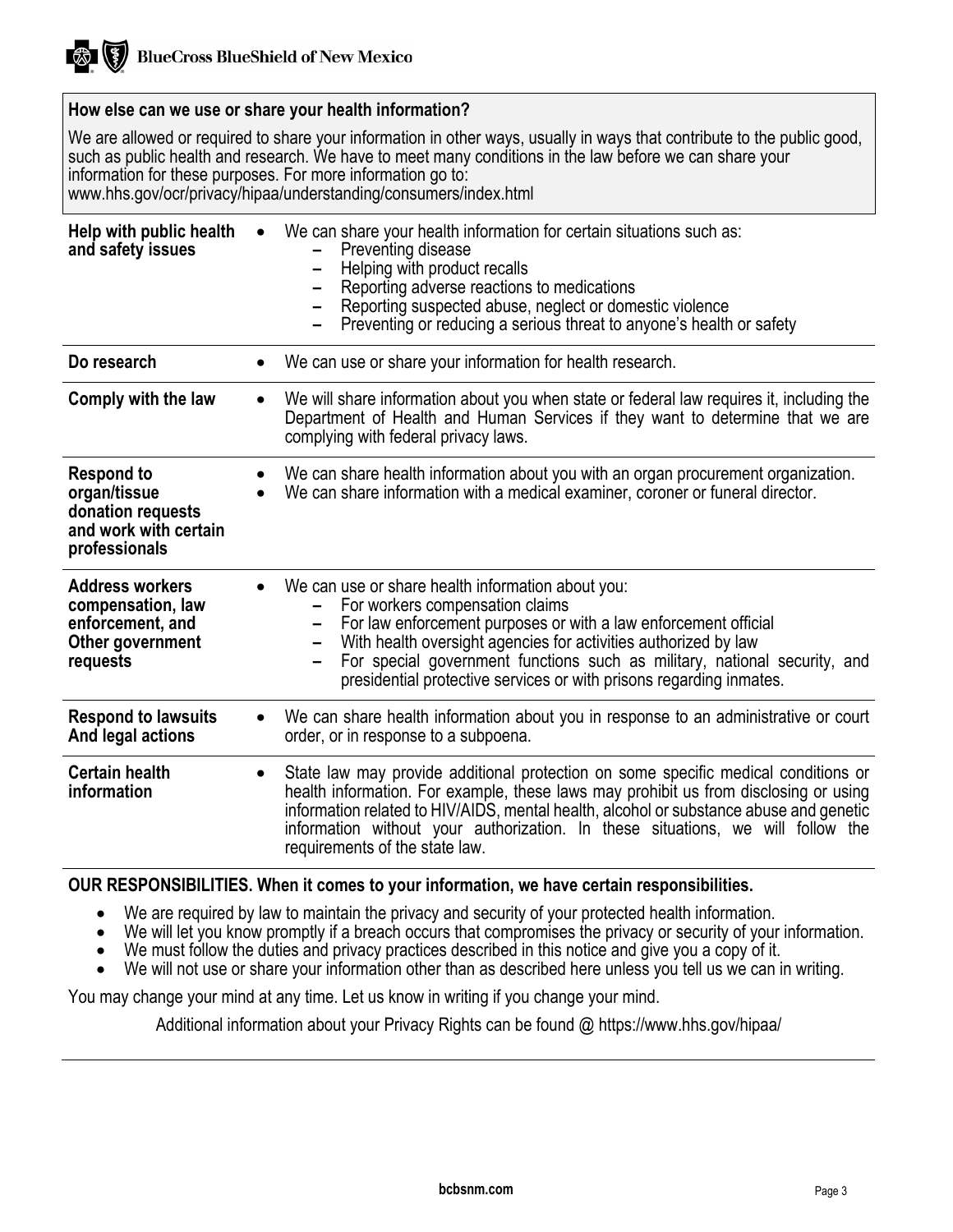## **STATE NOTICE OF PRIVACY PRACTICES – Effective 9/23/13**

Blue Cross and Blue Shield of New Mexico (BCBSNM) collects nonpublic personal information about you from your insurance application, healthcare claims, payment information and consumer reporting agencies. BCBSNM:

- **Will not** disclose this information, even if your customer relationship with us ends, to any non-affiliated third parties except with your consent or as permitted by law.
- **4 Will** restrict access to this information to only those employees who perform functions necessary to administer our business and provide services to our customers.
- our business and provide services to our customers. **– Will** maintain security and privacy practices that include physical, technical and administrative safeguards to
- protect this information from unauthorized access. **– Will** only use this information to administer your insurance plan, process you claims, ensure proper billing, provide you with customer service and comply with the law.

BCBSNM is able to share this information with certain third parties who either perform functions or services on our behalf or when required by law. These are some examples of third parties that we can share your information with:

- **–** Company affiliates
- **–** Business partners that provide services on our behalf (claims management, marketing, clinical support)
- **–** Insurance brokers or agents, financial services firms, stop-loss carriers
- **–** Regulatory agencies, other governmental entities and law enforcement agencies
- **–** Your Employer Group Health Plan

You have a right to ask us what nonpublic financial information that we have about you and to request access to it.

## **CHANGES TO THESE NOTICES**

We have the right to change the terms of these notices, and the changes we make will apply to all information we have about you. The new notices will be available upon request or from our website. We will also mail a copy of the new notices to you as required by law.

### **CONTACT INFORMATION FOR THESE NOTICES**

If you would like general information about your privacy rights or would like a copy of these notices, go to: [www.bcbsnm.com/legal-and-privacy/privacy-notice-and-forms.](https://www.bcbsnm.com/legal-and-privacy/privacy-notice-and-forms)

If you have specific questions about your rights or these notices, contact us in one of the following ways:

- **–** Call us by using the toll-free number located on the back of your member identification card.
- **–** Call us at 1-877-361-7594.
- **–** Write us at: Privacy Office Executive Director

 Blue Cross and Blue Shield of New Mexico P.O. Box 804836 Chicago, IL 60680-4110

#### **REVIEWED: January 2022**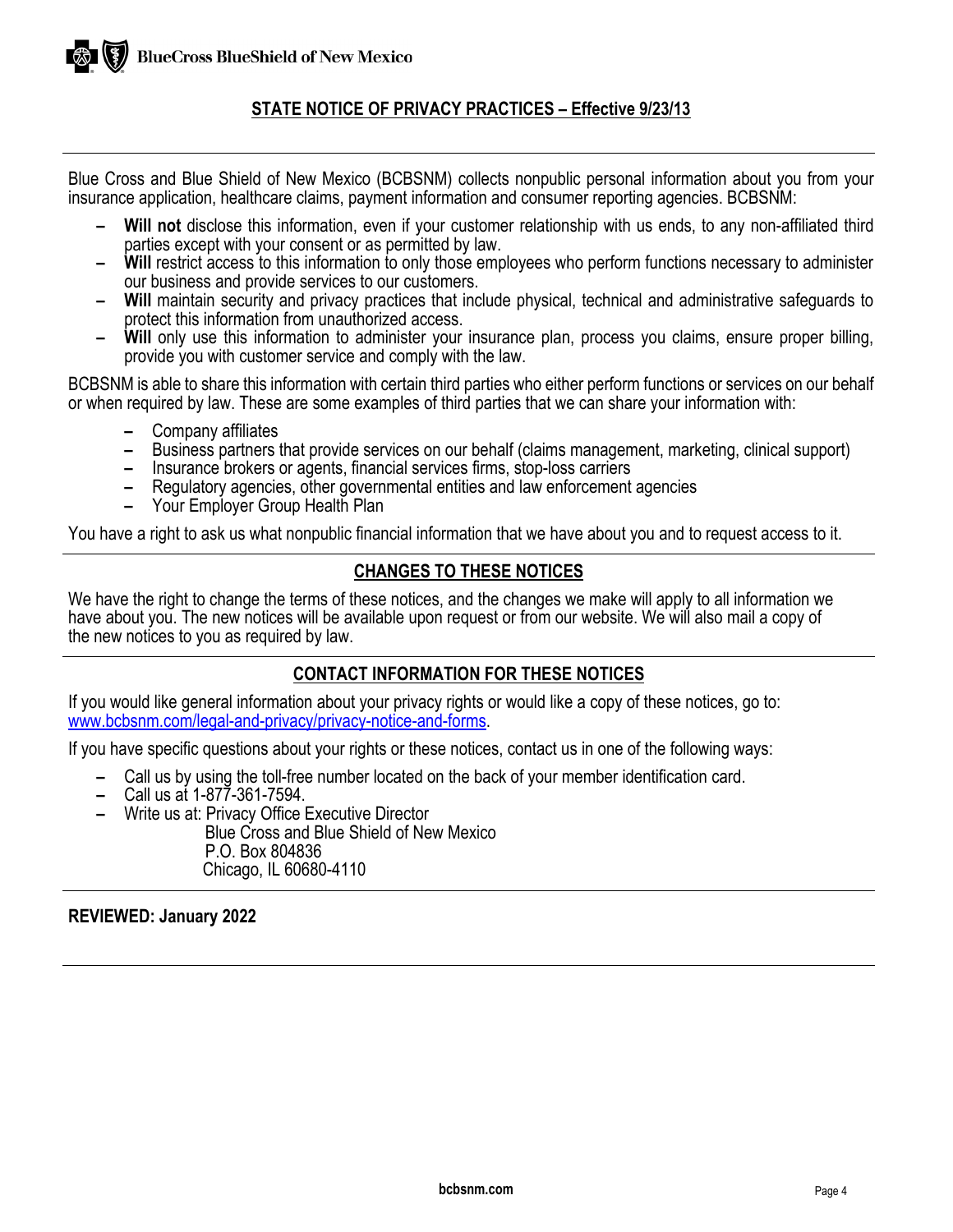### **Health care coverage is important for everyone.**

We provide free communication aids and services for anyone with a disability or who needs language assistance. We do not discriminate on the basis of race, color, national origin, sex, gender identity, age, sexual orientation, health status or disability.

To receive language or communication assistance free of charge, please call us at 855-710-6984.

If you believe we have failed to provide a service, or think we have discriminated in another way, contact us to file a grievance.

Office of Civil Rights Coordinator Phone: 855-664-7270 (voicemail) 300 E. Randolph St. The State of the State of TTY/<br>35th Floor State of Tax: 35th Floor Fax: 855-661-6960

[CivilRightsCoordinator@hcsc.net](mailto:CivilRightsCoordinator@hcsc.net)

You may file a civil rights complaint with the U.S. Department of Health and Human Services, Office for Civil Rights, at:

U.S. Dept. of Health & Human Services Phone: 800-368-1019<br>100 Independence Avenue SW TTY/TDD: 800-537-7697 200 Independence Avenue SW<br>Room 509F, HHH Building 1019

Complaint Portal: https://ocrportal.hhs.gov/ocr/portal/lobby.jsf Washington, DC 20201 Complaint Forms: http:[//www.hhs.gov/ocr/office/file/index.html](http://www.hhs.gov/ocr/office/file/index.html)